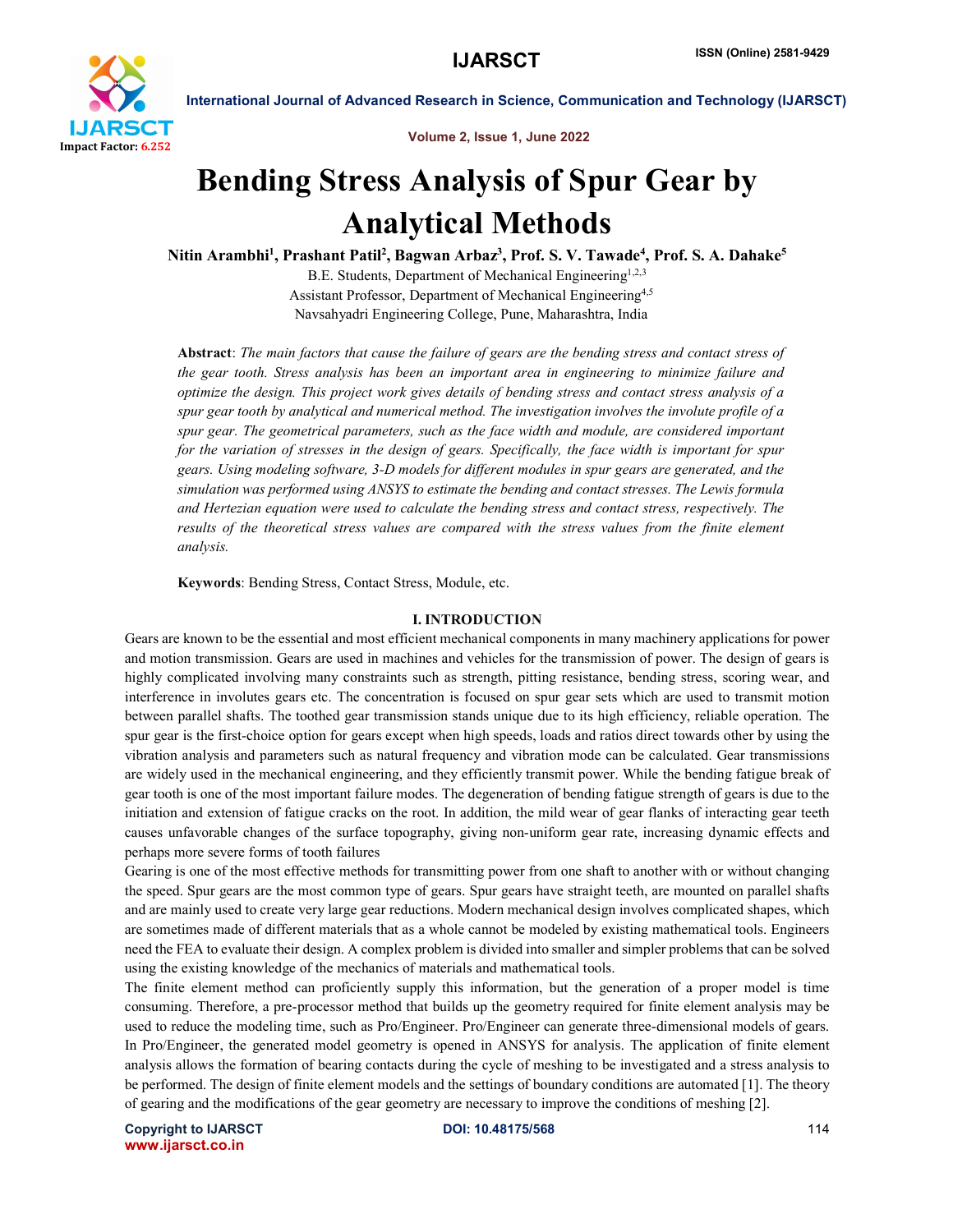

#### Volume 2, Issue 1, June 2022

The calculation of the tooth bending strength and surface durability of normal and high contact ratios may be sufficient for preliminary designs or standardized purposes, but the stresses calculated using these simple equations derived from the linear theory of elasticity and the Hertzian contact model are not in good agreement with experimental results [2, 3]. The contact stress between two gear teeth was analyzed for different contact positions, which represented a pair of mating gears during rotation. Each case was represented by a sequence position of contacts between these two teeth. Finite element models were generated for these cases, and the stress was analyzed. The results were presented and finite element analysis results were compared with theoretical calculations [1]. The contact stress and bending stress of a helical gear set with localized bearing contact were predicted using finite element analysis (FEA).

The gear stress distribution was investigated using the commercial FEA package, ABAQUS/Standard. Furthermore, several examples have been presented to demonstrate the influences of the gear's design parameters and the contact positions on the stress distribution [4]. Researchers have analyzed the contact stresses between spur gear teeth using a plane model and validated the Hertz stress and AGMA contact stress with the finite element contact stress [5, 6]. The comparative reasoning of AGMA standards with FEA is main driver of the recent design and manufacturing of gears [7]. The quasi-static characteristic of finite element analysis allows the model to accurately simulate the distribution of equivalent stress and displacement change in the process of teeth meshing. The results agree well with the actual meshing [8]. The stress calculated for a pair of gears using the Lewis formula, Hertz equation and AGMA standards is comparable with FEA, and the PRO-E software and finite element software are good tools to define a safe design [9, 10].

Gearing is one of the most effective methods for transmitting power from one shaft to another with or without changing the speed. Spur gears are the most common type of gears. Spur gears have straight teeth, are mounted on parallel shafts and are mainly used to create very large gear reductions. The pressure angle is an important factor for spur gears to prevent undercutting when the number of teeth is small and to adjust the center distance. Modern mechanical design involves complicated shapes, which are sometimes made of different materials that as a whole cannot be modeled by existing mathematical tools. Engineers need the FEA to evaluate their design.

A complex problem is divided into smaller and simpler problems that can be solved using the existing knowledge of the mechanics of materials and mathematical tools. The finite element method can proficiently supply this information, but the generation of a proper model is time consuming. Therefore, a pre-processor method that builds up the geometry required for finite element analysis may be used to reduce the modeling time, such as Pro/Engineer. Pro/Engineer can generate three-dimensional models of gears. In Pro/Engineer, the generated model geometry is opened in ANSYS for analysis. The application of finite element analysis allows the formation of bearing contacts during the cycle of meshing to be investigated and a stress analysis to be performed. The design of finite element models and the settings of boundary conditions are automated [11]. The theory of gearing and the modifications of the gear geometry are necessary to improve the conditions of meshing [12]

#### II. BENDING STRESS (LEWIS EQUATION)

In 1893, Wilfred Lewis provided a formula to estimate the bending stress in a tooth. He modeled a gear tooth that takes the full load at its tip as a simple cantilever beam. If we substitute a gear tooth for the rectangular beam, we can find the critical point in the root fillet of the gear by inscribing a parabola, as illustrated in Figure-1



Figure 1: Forces Acting on Gear Tooth

Copyright to IJARSCT **DOI: 10.48175/568** 115 www.ijarsct.co.in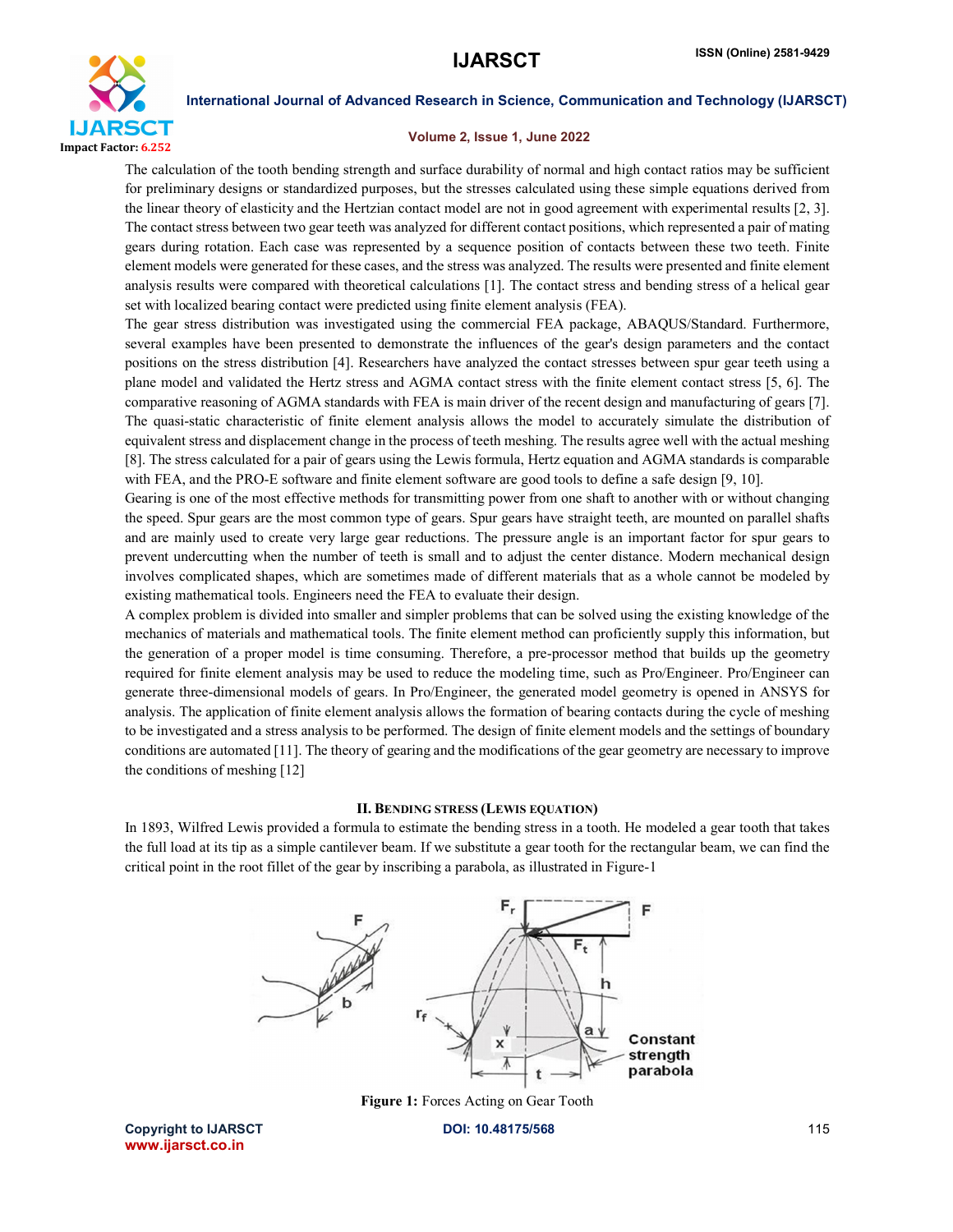

## Volume 2, Issue 1, June 2022

Lewis considered gear teeth as a cantilever beam with a static normal force, F, applied at the tip. The assumptions are made in the derivation: The full load is applied to the tip of a single tooth at the static condition. The radial component is negligible. The load is distributed uniformly across the full-face width. Forces due to tooth sliding friction are negligible. The stress concentration in the tooth fillet is negligible.

$$
\sigma_{\rm b} = \underline{F_{\rm t}}
$$

 $b * m * Y$ 

 $F_t=(P/v)*K_v$ 

The Lewis equation indicates that the tooth bending stress varies with, directly with the load, Ft, inversely with the tooth width, b, inversely with the tooth module, m, inversely with the tooth form factor, y. When teeth mesh, the load is delivered to the teeth with a certain impact. If we simply calculate the bending stress, the velocity factor should be used in the calculation [16]. Thus, the Lewis equation takes the following form:

 $\sigma_b$  =  $\frac{\text{Ft}}{\text{bmmYJ}}(\text{Kv} * \text{Ko} * \text{Ks}(0.93 \text{Km}))$ 

### III. EFFECT OF MODULES IN SPUR GEAR

In spur gears, the bending stresses are calculated by varying the modules (2, 3, 4, 5, 6, and7 mm) for a constant load as well as by keeping the other parameters, such as the number of teeth, pressure angle and face width, constant. The comparison of the theoretical bending stress values obtained from Lewis's equation and AGMA for different modules is shown in Table-3. The table clearly shows that the bending stress values obtained from the Lewis equation and AGMA are very close to each other and that the bending stress decreases with an increase in the module. Bending stress calculation using the Lewis equation from equation

Tangential load, Ft=7462.68N Face width, b=50mm Module, m=5mm Lewis form factor, Y=0.3 σ\_b=5617/ (51\*5\*0.3) = 73.42N/mm^2 Bending stress calculation using AGMA from equation-3 Geometric factor, Yj=0.5 Dynamic Velocity factor, Kv=1.89 Overload factor, Ko=1 Size factor, Ks=0.75 Load distribution factor, Km=1.4 σ\_b=7462.68/ (50\*5\*0.5) = 71.42N/mm^2

In spur gears, the bending stresses are calculated by varying the modules (3,4,5,6,7 and 8 mm) for a constant load as well as by keeping the other parameters, such as the number of teeth, pressure angle and face width, constant.

| Table 1: Geometric Input Parameters for Spur Gear |  |
|---------------------------------------------------|--|
|---------------------------------------------------|--|

| <b>Description</b>    | Gear               | Pinion                        |
|-----------------------|--------------------|-------------------------------|
| Material              | Steel 15Ni2Cr1Mo28 | Steel 15Ni2Cr1Mo28            |
| Number of teeth $(Z)$ | 90                 | 18                            |
| Young's Modulus(E)    | $2.08*105 N/mm2$   | $2.08*10^5$ N/mm <sup>2</sup> |
| Speed (N)             | 144 rpm            | $720$ rpm                     |
| Power (P), kW         |                    |                               |
| Poisson Ratio         | 0.3                | 0.3                           |
| Normal Module (m), mm | 2, 3, 4, 5, 6, 7   | 2,3,4,5,6,7                   |
| Normal Pressure Angle | $20^{\circ}$       | $20^{\circ}$                  |
|                       |                    |                               |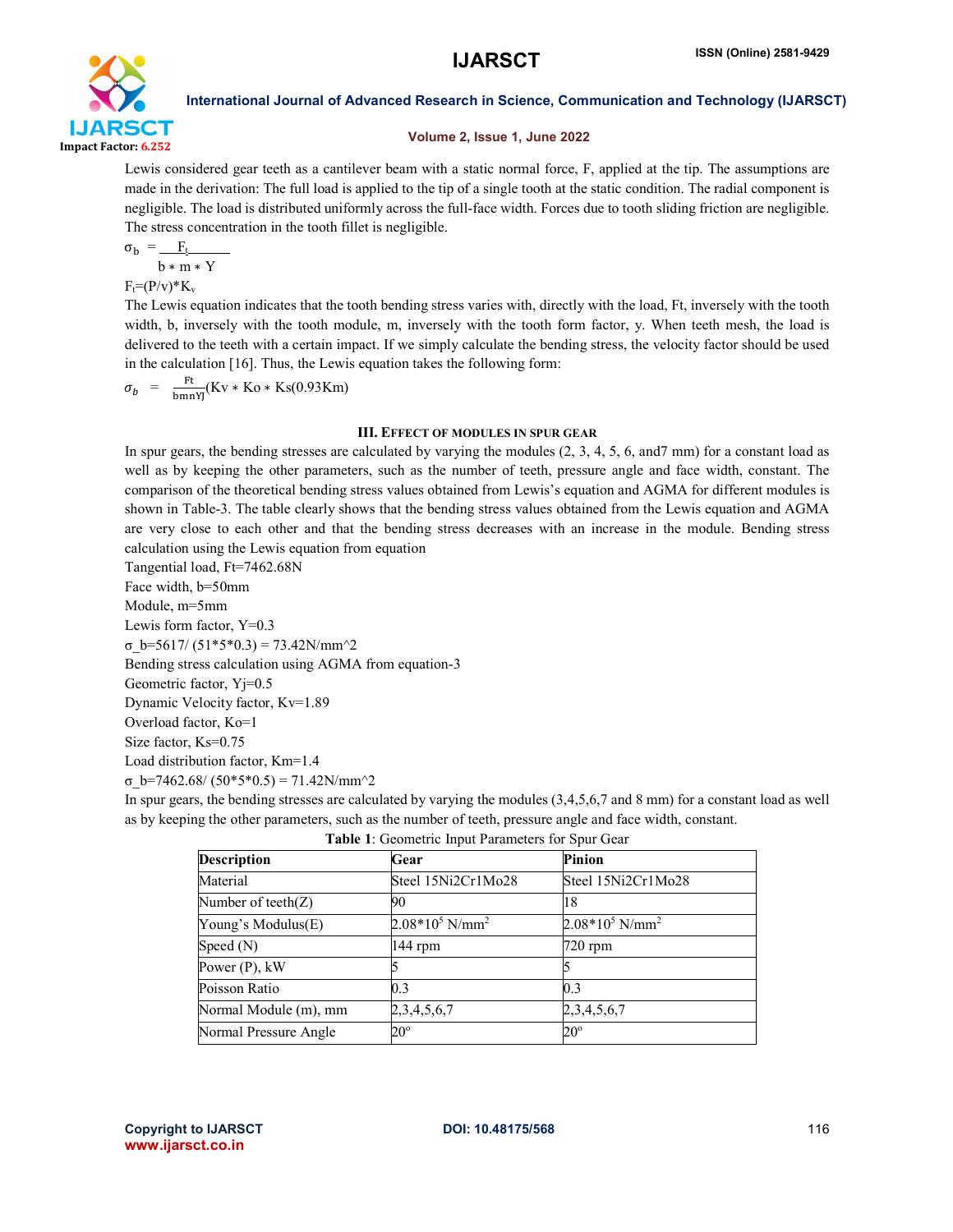

# Volume 2, Issue 1, June 2022

| <b>IV. RESULTS</b>                                           |
|--------------------------------------------------------------|
| Table 2: Results Obtained for Different Modules of Spur Gear |

| Module (m)                  |                  |      |       |       |       |       |       |
|-----------------------------|------------------|------|-------|-------|-------|-------|-------|
| <b>Description</b>          | Formula          |      |       |       |       |       |       |
| Pitch Diameter (d) mm       | $m^*Z_1$         | 36   | 54    | 72    | 90    | 108   | 126   |
| $Circular$ Pitch $(P_c)$ mm | $\pi d_1/Z_1$    | 6.28 | 9.42  | 12.56 | 15.7  | 18.84 | 21.98 |
| Diameter Pitch $(P_d)$      | $Z_1/d_1$        | 36   | 54    | 72    | 90    | 108   | 126   |
| Centre Distance (a) mm      | $m(Z_1+Z_2)/2$   | 6.28 | 9.42  | 12.56 | 15.7  | 18.84 | 21.98 |
| Velocity                    | $(3.14*d_1N)/60$ | 0.50 | 0.33  | 0.25  | 0.20  | 0.17  | 0.14  |
| Velocity factor $K_v$       | $(6 + v)/6$      | 81   | 121.5 | 162   | 202.5 | 243   | 283.5 |

Table 3: Comparison of Maximum Bending Stress Values by Lewis Equation and AGMA for Different Module in Spur Gear

| S. No | Module (mm) |                    | Bending stress by Lewis's Bending Stress by AGMA |
|-------|-------------|--------------------|--------------------------------------------------|
|       |             | Formula $(N/mm^2)$ | (N/mm <sup>2</sup> )                             |
|       |             | 2488               | 2746                                             |
|       |             | 737.18             | 813.85                                           |
|       |             | 311                | 343.32                                           |
|       |             | 159.22             | 175.78                                           |
|       |             | 92.14              | 101.73                                           |
|       |             | 58.02              | 64.06                                            |

Table 4: Comparison of Maximum Bending Stress Values for Different Modules in Spur Gear

| S. No. | Module, m | Bending stress value, $\sigma_b$ (N/mm <sup>2</sup> ) | <b>Difference</b> |              |      |
|--------|-----------|-------------------------------------------------------|-------------------|--------------|------|
|        | mm)       | Lewis Formula                                         | AGMA              | <b>ANSYS</b> | (%)  |
|        |           | 2488                                                  | 2746              | 2796.14      | 1.79 |
| 2      |           | 737.18                                                | 813.85            | 823.25       | 1.14 |
| 3      |           | 311                                                   | 343.32            | 352.12       | 2.50 |
| 4      |           | 159.22                                                | 175.78            | 181.66       | 3.24 |
| 5      |           | 92.14                                                 | 101.73            | 103.36       | 1.58 |
| 6      |           | 58.02                                                 | 64.06             | 65.14        | 1.66 |

## V. GRAPHICAL REPRESENTATION



Copyright to IJARSCT **DOI: 10.48175/568** 117 www.ijarsct.co.in